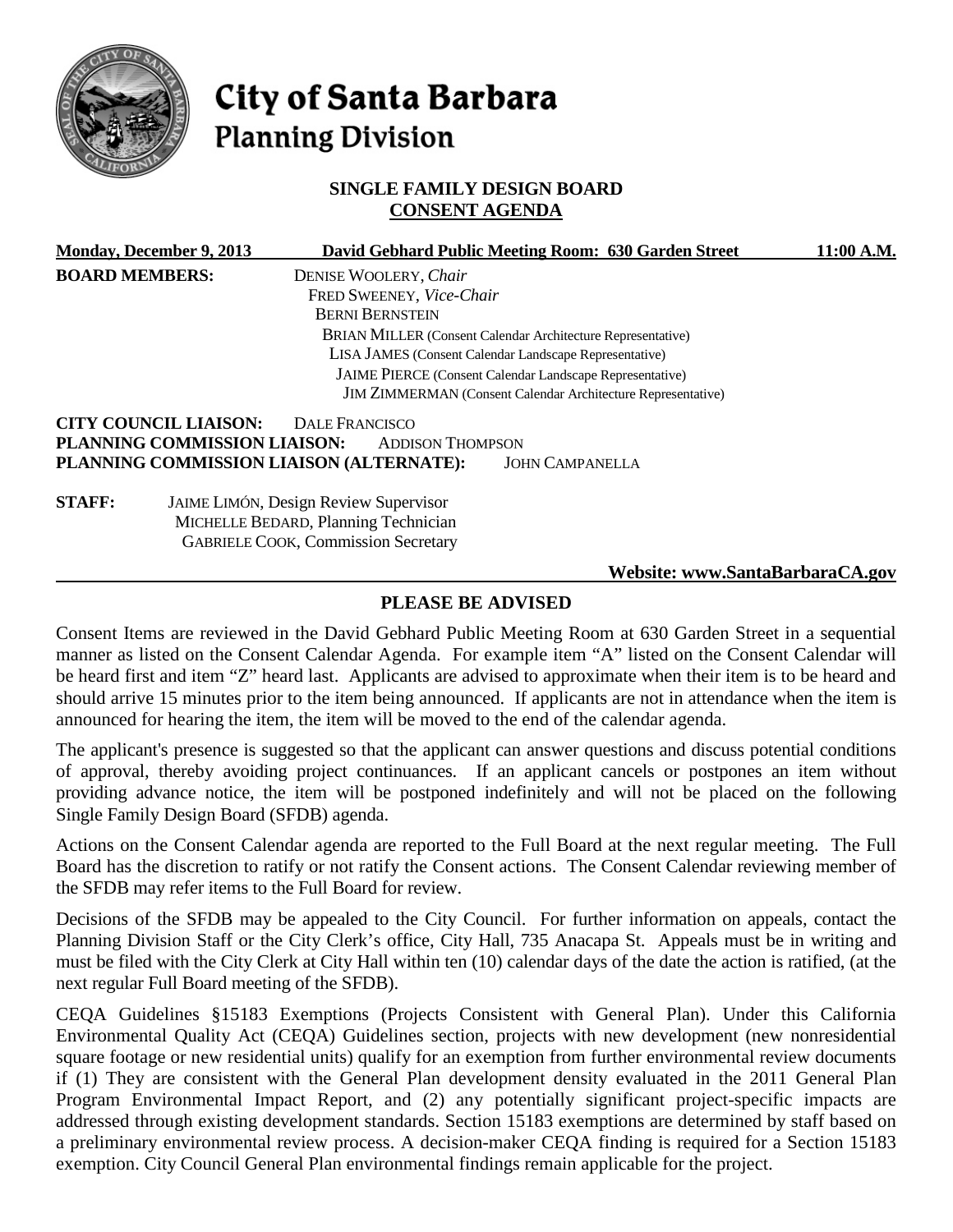**AGENDAS, MINUTES, REPORTS, PLANS & PUBLIC RECORD WRITINGS.** Copies of all documents relating to agenda items are available for review at 630 Garden Street, and agendas and minutes are posted online at [www.SantaBarbaraCA.gov/SFDB.](http://www.santabarbaraca.gov/ABR) If you have any questions or wish to review the plans, please contact Michelle Bedard, Single Family Design Board (SFDB) Planning Technician, at (805) 564-5470, extension 4551, or by email at [MBedard@SantaBarbaraCA.gov.](mailto:MBedard@SantaBarbaraCA.gov) office hours are 8:30 a.m. to 4:30 p.m., Monday through Thursday, and every other Friday. Please check our website under *City Calendar* to verify closure dates. **Materials related to an item on this agenda submitted to the SFDB after distribution of the agenda packet are available for public inspection in the Community Development Department located at 630 Garden Street, during normal business hours.** Writings that are a public record under Government Code § 54957.5(a) and that relate to an agenda item for an open session of a regular meeting of the SFDB and that are distributed to a majority of all of the members of the SFDB during the meeting are available for public inspection by the door at the back of the David Gebhard Public Meeting Room, 630 Garden Street, Santa Barbara, CA.

**AMERICANS WITH DISABILITIES ACT:** In compliance with the Americans with Disabilities Act, if you need special assistance to gain access to, comment at, or participate in this meeting, please contact the Planning Division at (805) 564-5470, extension 4577. If possible, notification at least 48 hours prior to the meeting will enable the City to make reasonable arrangements in most cases.

**NOTICE:** On Thursday, December 5, 2013, this Agenda was duly posted on the indoor and outdoor bulletin boards at the Community Development Department, 630 Garden Street, and online at [www.SantaBarbaraCA.gov/SFDB.](http://www.santabarbaraca.gov/sfdb)

**PUBLIC COMMENT:** Any member of the public may address the Single Family Design Board Consent Representative for up to two minutes on any subject within their jurisdiction that is not scheduled for a public discussion before the Board.

# **REVIEW AFTER FINAL**

#### **A. 1291 W MOUNTAIN DR A-1 Zone**

| Assessor's Parcel Number:  | 021-050-037                           |
|----------------------------|---------------------------------------|
| <b>Application Number:</b> | MST2012-00030                         |
| Owner:                     | Allison Armour Revocable Living Trust |
| Architect:                 | <b>Blackbird Architects</b>           |
| Engineer:                  | Kath McCunney                         |

(Proposal to construct a 2,499 square foot, one-story, single-family residence, and an attached, 635 square foot, two-car garage, located on a 3-acre lot in the Hillside Design District. The proposal includes 642 cubic yards of cut and 633 cubic yards of fill. Construction of a detached 500 square foot accessory workshop structure and a 390 square foot open barn is also proposed. The proposed total of 4,024 square feet is 66% of the guideline floor-to-lot area ratio (FAR).)

**(Review After Final for requested site alterations including minor adjustments to the site elevations and landscaping, the relocation of the driveway, and relocation of the site storm water filteration trench.)**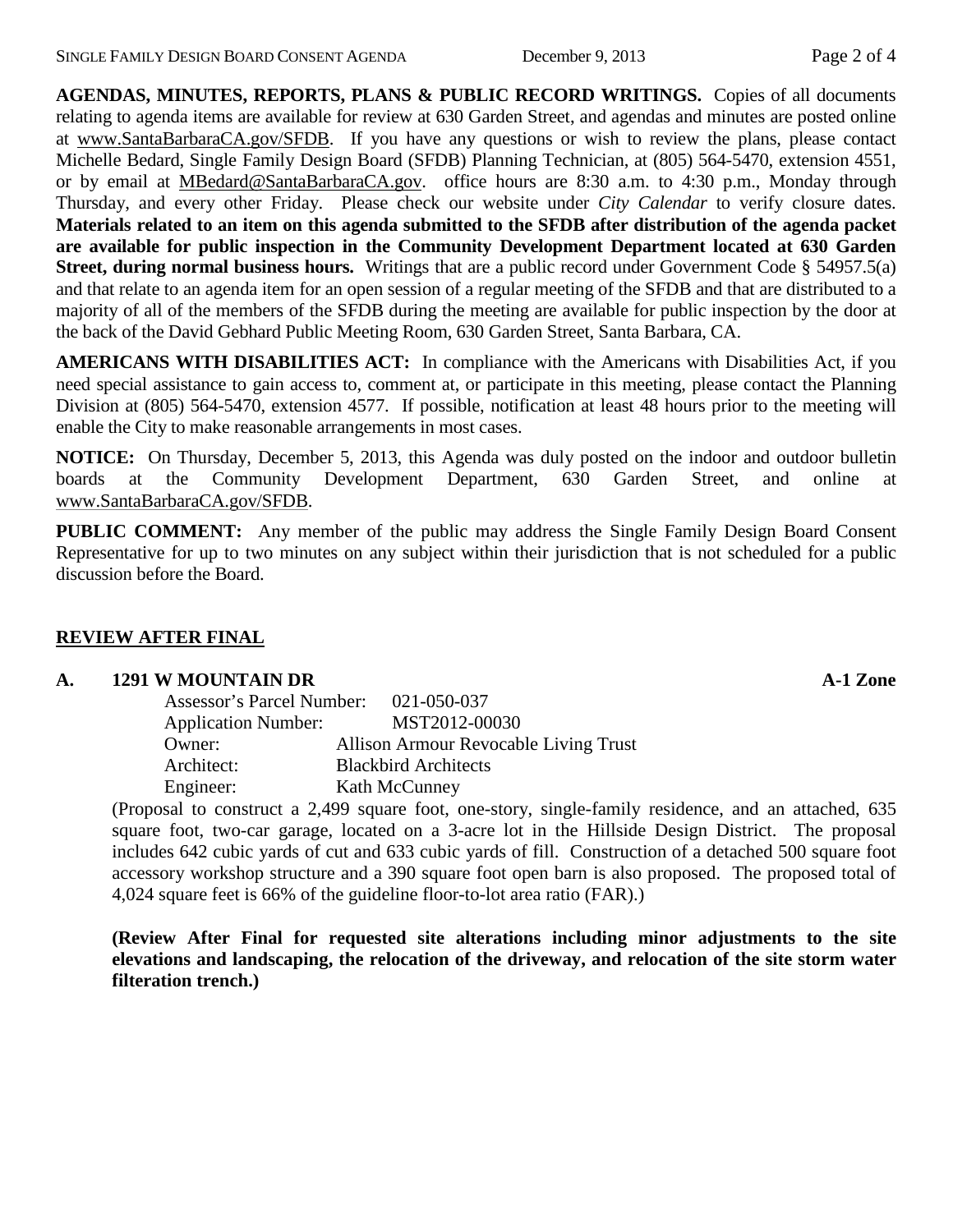## **REVIEW AFTER FINAL**

#### **B. 2224 GIBRALTAR RD A-1 Zone**

| <b>Assessor's Parcel Number:</b> | 021-180-004                 |
|----------------------------------|-----------------------------|
| <b>Application Number:</b>       | MST2012-00187               |
| Owner:                           | <b>Allison Armour</b>       |
| Architect:                       | <b>Blackbird Architects</b> |
| Architect:                       | <b>Bruce Mccunney</b>       |

(Proposal to convert the existing, 575 square foot, two-car garage into a residential office and art room, and construct a new, 480 square foot, attached, two-car garage, for an existing, 3,714 square foot, twostory, single-family residence. The proposed total of 4,769 square feet, located on an 11.46 acre lot in the Hillside Design District, is 44% of the guideline floor-to-lot area ratio (FAR). The project includes Planning Commission review for an amendment to the conditions of approval of the original subdivision (Planning Commission Resolution No. 012-91) for alterations to the approved building envelope.)

#### **(Review After Final to change the garage roof from a gable to a hip roof.)**

#### **REVIEW AFTER FINAL**

#### **C. 917 PASEO FERRELO E-1 Zone**

Assessor's Parcel Number: 029-261-006 Application Number: MST2011-00049 Owner: Neil Dipaola Architect: Dan Weber

(Proposal for alterations and additions to the existing 2,951 square foot, two-story, single-family residence, to include a 45 square foot master bedroom addition and a second-story deck addition to the existing deck. Parking is provided by the existing, attached, 650 square foot garage. The proposed total of 2,996 square feet, located on a 10,500 square foot lot in the Hillside Design District, is 79% of the required floor-to-lot area ratio (FAR). The project includes Staff Hearing Officer review for requested zoning modifications.)

**(Review After Final for for alterations to finish materials, eliminate two windows, change the site wall from smooth concrete to board-formed textured, and add two scuppers and one downspout.)**